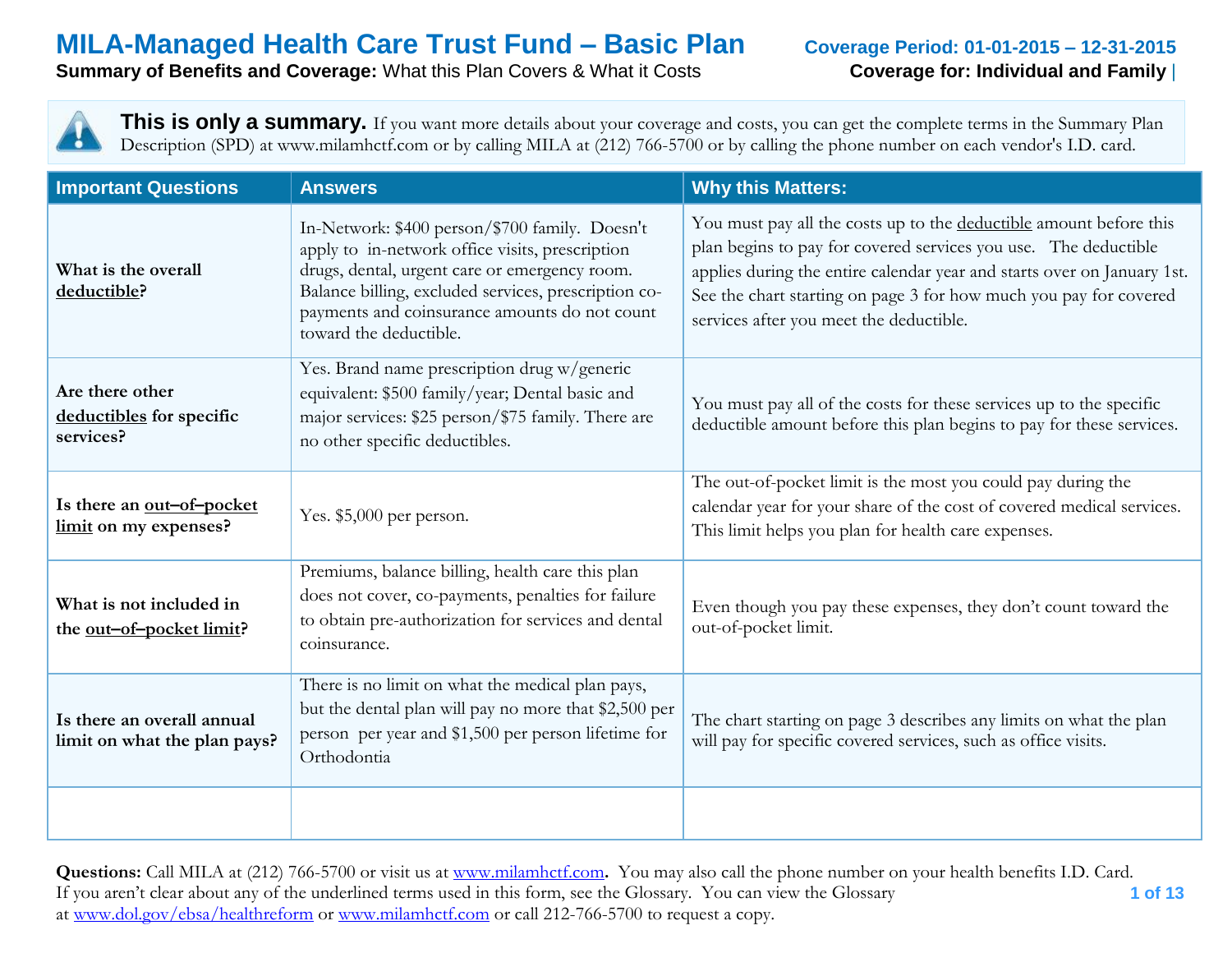# **MILA-Managed Health Care Trust Fund – Basic Plan** Coverage Period: 01-01-2015 – 12-31-2015<br>
Summary of Benefits and Coverage: What this Plan Covers & What it Costs Coverage for: Individual and Family |

#### **Summary of Benefits and Coverage: What this Plan Covers & What it Costs**

| Does this plan use a<br>network of providers?  | Yes. For a list of in-network providers, see<br>www.milamhctf.com or call the number on the<br>back of the ID card for each vendor. | If you use an in-network doctor or other health care provider that is<br>in-network, this plan will pay some or all of the costs of covered<br>services. Be aware, your in-network doctor or hospital may use an<br>out-of-network provider for some services. The Plan does not pay<br>for out-of-network non-emergency services. See the chart starting on<br>page 3 for how this plan pays different kinds of providers. |
|------------------------------------------------|-------------------------------------------------------------------------------------------------------------------------------------|-----------------------------------------------------------------------------------------------------------------------------------------------------------------------------------------------------------------------------------------------------------------------------------------------------------------------------------------------------------------------------------------------------------------------------|
| Do I need a referral to see a<br>specialist?   | No, provided the specialist is in-network                                                                                           | You can see the in-network specialist you choose without permission<br>from this plan.                                                                                                                                                                                                                                                                                                                                      |
| Are there services this plan<br>doesn't cover? | Yes.                                                                                                                                | Except for emergency services, any out-of-network services will not<br>be paid by this plan. Furthermore, some of the services this plan<br>doesn't cover are listed on page 10. See your Summary Plan<br>Description ("SPD") for additional information about excluded<br>services.                                                                                                                                        |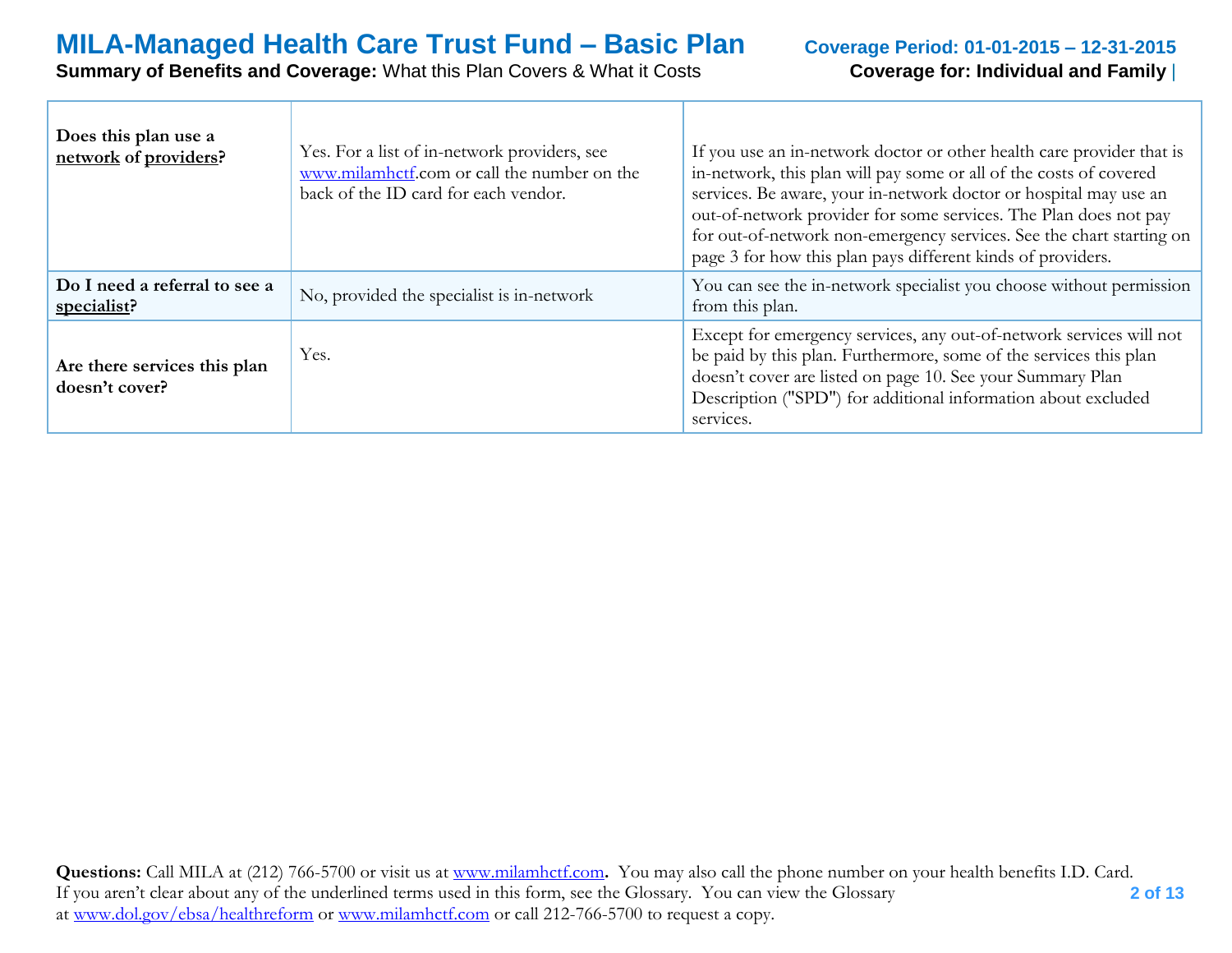**Summary of Benefits and Coverage:** What this Plan Covers & What it Costs **Coverage for: Individual and Family** 

- **Copayments** are fixed dollar amounts (for example, \$15) you pay for covered health care, usually when you receive the service. 4
	- **Coinsurance** is *your* share of the costs of a covered service, calculated as a percent of the **allowed amount** for the service. For example, if the plan's **allowed amount** for an overnight hospital stay is \$1,000, your **coinsurance** payment of 30% would be \$300. This may change if you haven't met your **deductible**..

| <b>Common</b><br><b>Medical Event</b>                           | <b>Services You May Need</b>                        | Your Cost If You Use an<br><b>In-network Provider</b>                                 | <b>Your Cost If</b><br><b>You Use an</b><br><b>Out-of-network</b><br><b>Provider</b> | <b>Limitations &amp; Exceptions</b>                                                                                                                                                 |
|-----------------------------------------------------------------|-----------------------------------------------------|---------------------------------------------------------------------------------------|--------------------------------------------------------------------------------------|-------------------------------------------------------------------------------------------------------------------------------------------------------------------------------------|
|                                                                 | Primary care visit to treat an injury or<br>illness | \$25 copay/visit                                                                      | Not covered                                                                          | OB/GYN is covered as specialist for<br>illness-related care.                                                                                                                        |
|                                                                 | Specialist visit                                    | \$40 copay/visit                                                                      | Not covered                                                                          |                                                                                                                                                                                     |
| If you visit a<br>health care<br>provider's office<br>or clinic | Other practitioner office visit                     | \$40 copay/visit for chiropractic<br>and acupuncture                                  | Not covered                                                                          | Chiropractic is available in-network<br>only and is limited to 60 visits per year.<br>Acupuncture is available in-network<br>only and limited to \$80 maximum<br>benefit per visit. |
|                                                                 | Preventive<br>care/screening/immunization           | PCP - \$25 copay/visit; Specialist<br>- \$40 copay/visit<br>Immunizations - No charge | Not covered                                                                          | Age and frequency limits apply                                                                                                                                                      |
|                                                                 | Diagnostic test (x-ray, blood work)                 | 30% coinsurance after<br>deductible                                                   | Not covered                                                                          | No additional charge after office visit<br>copay if part of visit.                                                                                                                  |
| If you have a test                                              | Imaging (CT/PET scans, MRIs)                        | 30% coinsurance after<br>deductible                                                   | Not covered                                                                          | Failure to obtain pre-authorization will<br>result in 20% reduction in benefits. No<br>additional charge after office visit<br>copay if part of visit                               |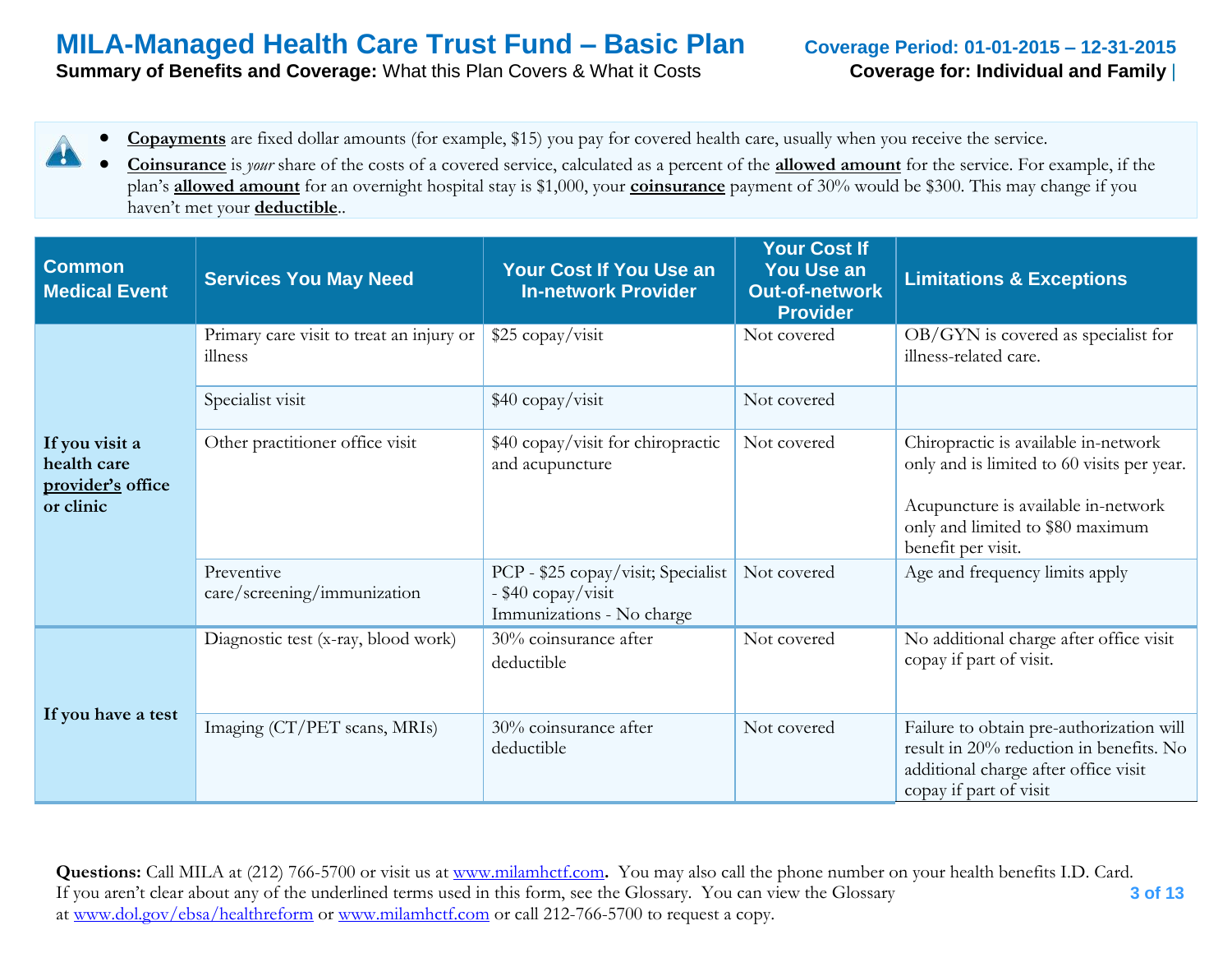**Summary of Benefits and Coverage:** What this Plan Covers & What it Costs **Coverage for: Individual and Family** |

| <b>Common</b><br><b>Medical Event</b>                                                                                              | <b>Services You May Need</b> | <b>Your Cost If You Use an</b><br><b>In-network Provider</b>                            | <b>Your Cost If</b><br>You Use an<br><b>Out-of-network</b><br><b>Provider</b>                                       | <b>Limitations &amp; Exceptions</b>                                                                                                                                                                                                                                                                                                                        |
|------------------------------------------------------------------------------------------------------------------------------------|------------------------------|-----------------------------------------------------------------------------------------|---------------------------------------------------------------------------------------------------------------------|------------------------------------------------------------------------------------------------------------------------------------------------------------------------------------------------------------------------------------------------------------------------------------------------------------------------------------------------------------|
|                                                                                                                                    | Generic drugs                | Retail and Mail Order:<br>\$5 copay/prescription                                        | Retail only: \$5<br>copay/prescription<br>plus additional cost<br>for out-of-network<br>pharmacy; no mail<br>order  | Retail up to 30-day supply plus one<br>refill. Mail order up to 90-day supply;<br>must be used after one refill at retail.<br>Note: All maintence drugs must go<br>through CVS mail order or the CVS<br>Maintenance Choice Program.                                                                                                                        |
| If you need drugs<br>to treat your<br>illness or<br>condition<br>More information<br>about <b>prescription</b><br>drug coverage is | Preferred brand drugs        | Retail: \$10 copay/prescription;<br>Mail Order: \$15<br>copay/prescription              | Retail only: \$10<br>copay/prescription<br>plus additional cost<br>for out-of-network<br>pharmacy; no mail<br>order | Some medications require prior<br>approval from Caremark. Brand name<br>drugs with generic equivalent (multi-<br>source drugs) subject to \$500<br>deductible plus excess cost of multi-<br>source drug                                                                                                                                                    |
|                                                                                                                                    | Non-preferred brand drugs    | Retail: \$25 copay/prescription;<br>Mail Order: \$50<br>copay/prescription              | Retail only: \$25<br>copay/prescription<br>plus additional cost<br>for out-of-network<br>pharmacy; no mail<br>order | Must submit claim to Caremark for<br>out-of-network retail pharmacy.<br>Responsible for the copay and<br>additional cost between what the<br>prescription would have cost at in-<br>network pharmacy and the cost at the<br>out-of-network pharmacy.                                                                                                       |
| available at<br>www.caremark.com                                                                                                   | Specialty drugs              | Generic: Retail \$5<br>Preferred brand: Retail \$10<br>Non-preferred brand: Retail \$25 | See Limitations<br>and<br>Exceptions                                                                                | Must submit claim to Caremark for<br>out-of-network retail pharmacy.<br>Responsible for the copay and<br>additional cost between what the<br>prescription would have cost at<br>In-network pharmacy and the cost at<br>the out-of-network pharmacy. Please<br>call the number on the back of your<br>I.D. card for more information on<br>Specialty Drugs. |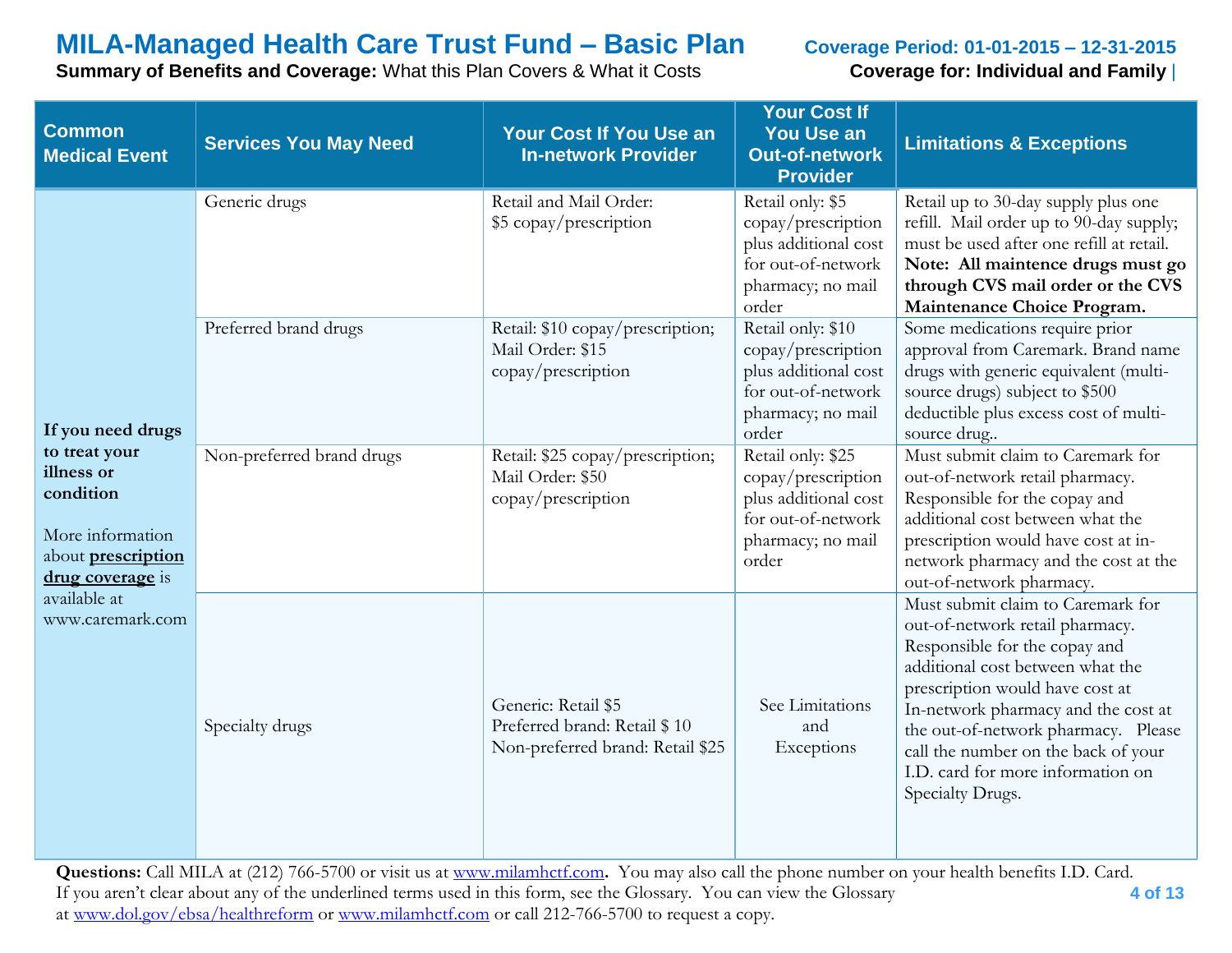**Summary of Benefits and Coverage:** What this Plan Covers & What it Costs **Coverage for: Individual and Family** |

| <b>Common</b><br><b>Medical Event</b>         | <b>Services You May Need</b>                      | <b>Your Cost If You Use an</b><br><b>In-network Provider</b> | <b>Your Cost If</b><br><b>You Use an</b><br><b>Out-of-network</b><br><b>Provider</b> | <b>Limitations &amp; Exceptions</b>                                                                                                                                                                                                                      |
|-----------------------------------------------|---------------------------------------------------|--------------------------------------------------------------|--------------------------------------------------------------------------------------|----------------------------------------------------------------------------------------------------------------------------------------------------------------------------------------------------------------------------------------------------------|
|                                               | Facility fee (e.g., ambulatory surgery<br>center) | 30% coinsurance after<br>deductible                          | Not covered                                                                          | Includes outpatient surgery and non-<br>surgery facility charges.                                                                                                                                                                                        |
| If you have<br>outpatient<br>surgery          | Physician/surgeon fees                            | $30\%$ coinsurance after<br>deductible                       | Not covered                                                                          | Failure to obtain pre-authorization will<br>result in 20% reduction in benefits for<br>certain surgeries/procedures. 50%<br>reduction of charges to the surgery of<br>lesser charge for multiple surgeries<br>performed during one operating<br>session. |
|                                               | Emergency room services                           | If true emergency, \$50<br>copay/visit                       | If true emergency,<br>\$50 copay/visit                                               | Emergency room coverage is only for<br>a valid emergency. Copay waived if<br>admitted within 24 hrs.                                                                                                                                                     |
| If you need<br>immediate<br>medical attention | Emergency medical transportation                  | 30% coinsurance after<br>deductible                          | 30% coinsurance<br>after deductible                                                  | Licensed ambulance to and from<br>nearest hospital, SNF or hospice and<br>from hospital to SNF                                                                                                                                                           |
|                                               | Urgent care                                       | \$25 copay/visit                                             | Not covered                                                                          | Copay waived if admitted within 24<br>hrs.                                                                                                                                                                                                               |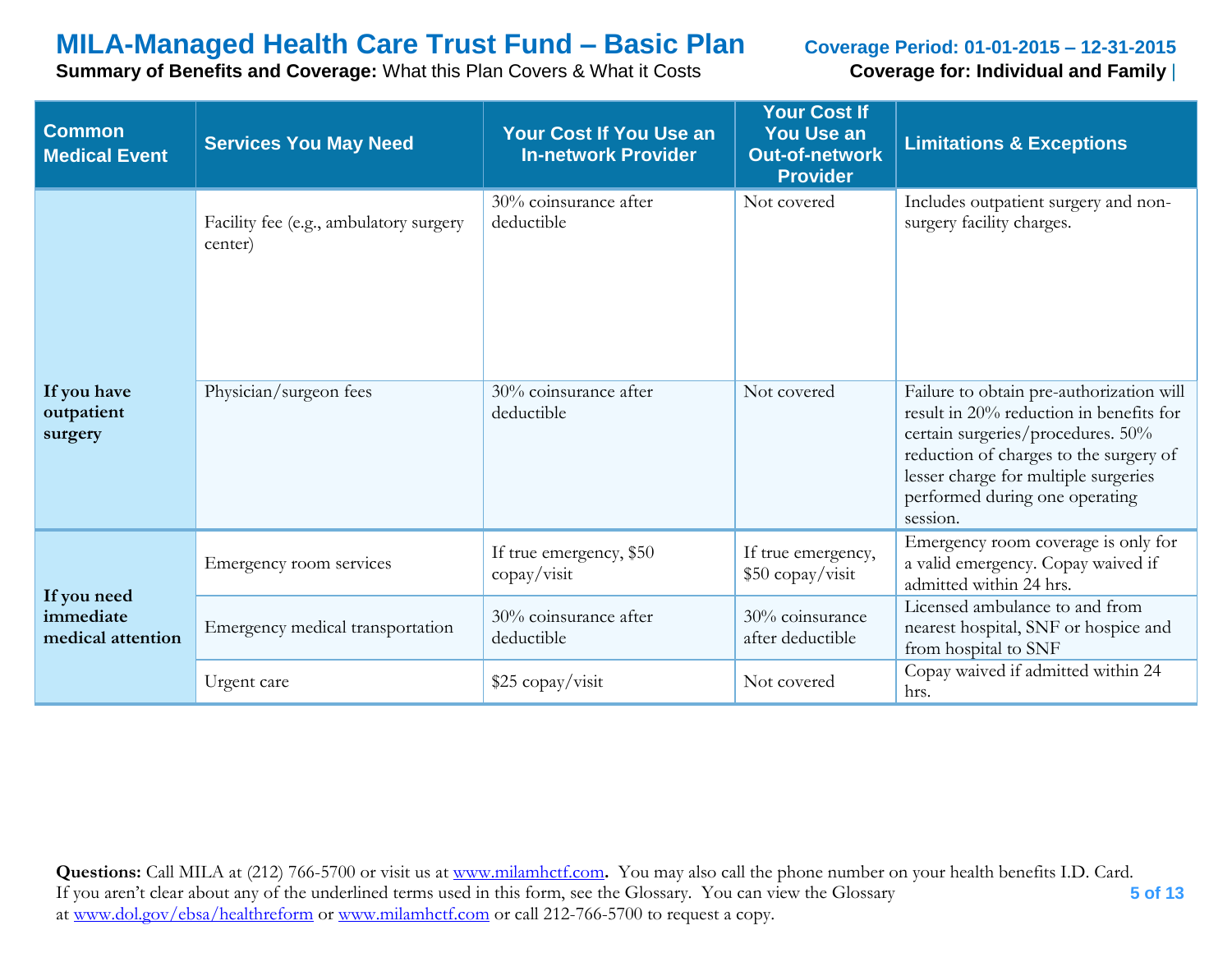**Summary of Benefits and Coverage:** What this Plan Covers & What it Costs **Coverage for: Individual and Family** |

| <b>Common</b><br><b>Medical Event</b> | <b>Services You May Need</b>       | <b>Your Cost If You Use an</b><br><b>In-network Provider</b>                      | <b>Your Cost If</b><br><b>You Use an</b><br><b>Out-of-network</b><br><b>Provider</b> | <b>Limitations &amp; Exceptions</b>                                                                                                  |
|---------------------------------------|------------------------------------|-----------------------------------------------------------------------------------|--------------------------------------------------------------------------------------|--------------------------------------------------------------------------------------------------------------------------------------|
| If you have a<br>hospital stay        | Facility fee (e.g., hospital room) | \$350 copay/first admission per<br>year; then 30% coinsurance<br>after deductible | Not covered                                                                          | Failure to obtain pre-authorization will<br>result in 20% reduction in benefits.<br>Limited to semi-private room<br>negotiated rate. |
|                                       | Physician/surgeon fee              | 30% coinsurance after<br>deductible                                               | Not covered                                                                          | 50% reduction of charges to the<br>surgery of lesser charge for multiple<br>surgeries performed during one<br>operating session.     |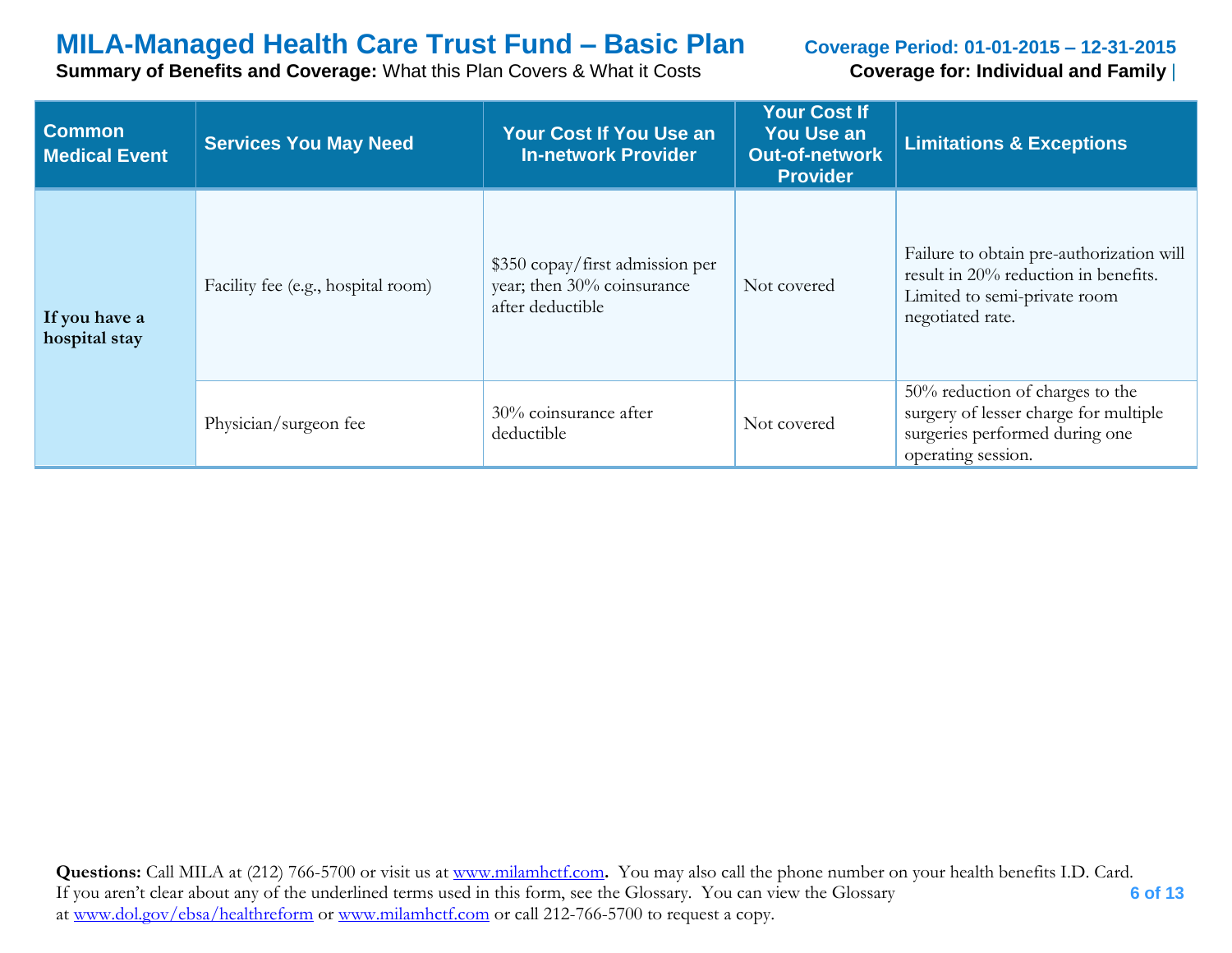**Summary of Benefits and Coverage:** What this Plan Covers & What it Costs **Coverage for: Individual and Family** |

| <b>Common</b><br><b>Medical Event</b>               | <b>Services You May Need</b>                    | Your Cost If You Use an<br><b>In-network Provider</b>                                          | <b>Your Cost If</b><br><b>You Use an</b><br><b>Out-of-network</b><br><b>Provider</b> | <b>Limitations &amp; Exceptions</b>                                                                                                                 |
|-----------------------------------------------------|-------------------------------------------------|------------------------------------------------------------------------------------------------|--------------------------------------------------------------------------------------|-----------------------------------------------------------------------------------------------------------------------------------------------------|
|                                                     | Mental/Behavioral health outpatient<br>services | \$15 co-pay/office visit, 30%<br>coinsurance after deductible for<br>other outpatient services | Not covered                                                                          | Includes individual, group and<br>intensive outpatient treatment.<br>Intensive outpatient treatment must be<br>approved by Cigna Behavioral Health. |
| If you have<br>mental health,<br>behavioral health, | Mental/Behavioral health inpatient<br>services  | \$350 copay/first admission per<br>year; then 30% coinsurance<br>after deductible              | Not covered                                                                          | Failure to obtain pre-authorization will<br>result in 20% reduction in benefits.<br>Limited to semi-private room<br>negotiated rate.                |
| or substance<br>abuse needs                         | Substance use disorder outpatient<br>services   | \$15 co-pay/office visit, 30%<br>coinsurance after deductible for<br>other outpatient services | Not covered                                                                          | Includes individual, group and<br>intensive outpatient treatment.<br>Intensive outpatient treatment must be<br>approved by Cigna Behavioral Health. |
|                                                     | Substance use disorder inpatient<br>services    | \$350 copay/first admission per<br>year; then 30% coinsurance<br>after deductible              | Not covered                                                                          | Failure to obtain pre-authorization will<br>result in 20% reduction in benefits.<br>Limited to semi-private room<br>negotiated rate.                |
|                                                     | Prenatal and postnatal care                     | \$25 copay/initial visit; no<br>charge for subsequent visits                                   | Not covered                                                                          | Copay only applies to first visit to<br>confirm pregnancy.                                                                                          |
| If you are<br>pregnant                              | Delivery and all inpatient services             | \$350 copay/first admission per<br>year; then 30% coinsurance<br>after deductible              | Not covered                                                                          | Includes inpatient hospital and birthing<br>center; nurse midwives in-network<br>only.                                                              |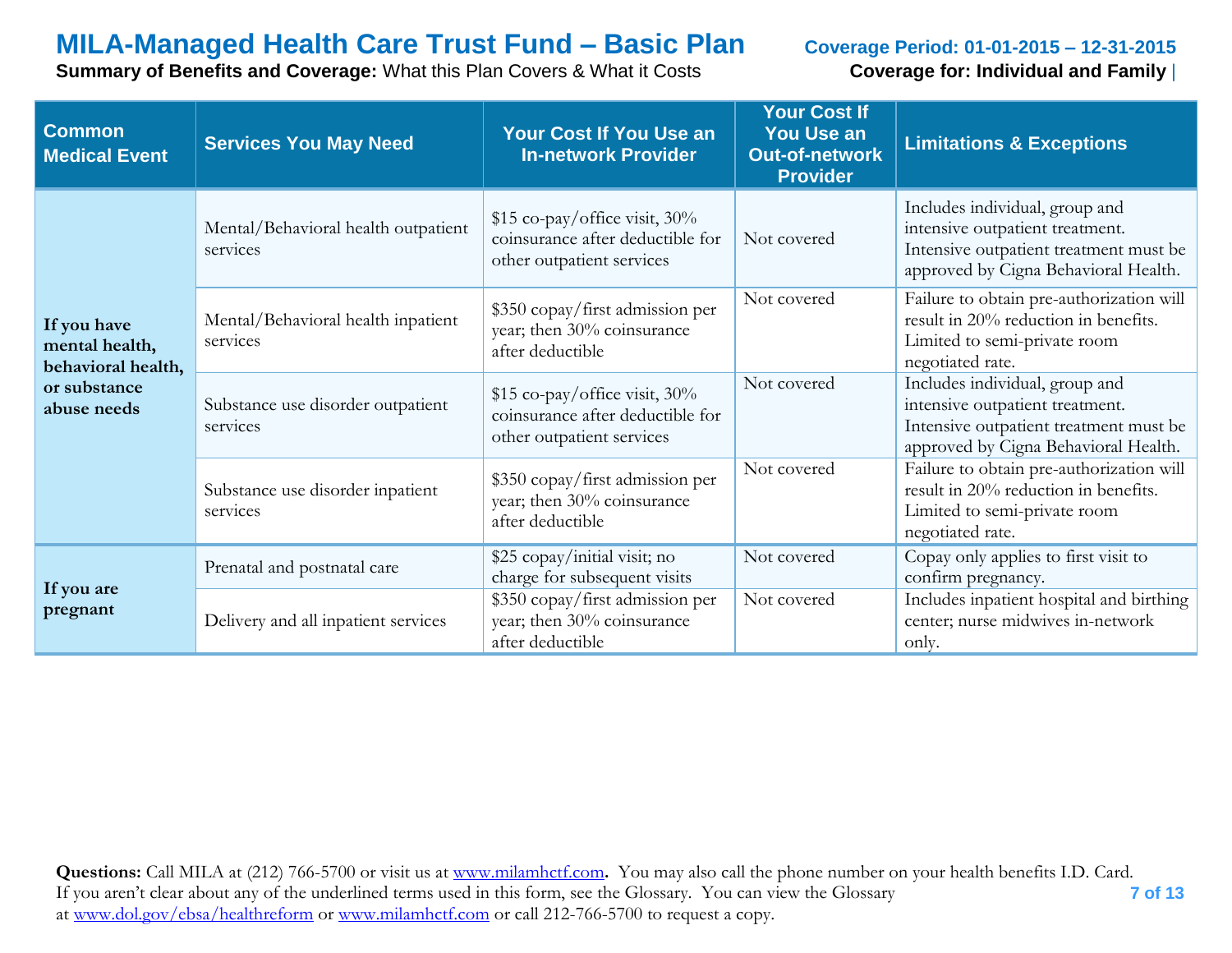**Summary of Benefits and Coverage:** What this Plan Covers & What it Costs **Coverage for: Individual and Family** |

| <b>Common</b><br><b>Medical Event</b>                                   | <b>Services You May Need</b> | <b>Your Cost If You Use an</b><br><b>In-network Provider</b> | <b>Your Cost If</b><br><b>You Use an</b><br><b>Out-of-network</b><br><b>Provider</b> | <b>Limitations &amp; Exceptions</b>                                                                                                                                                                                                                               |
|-------------------------------------------------------------------------|------------------------------|--------------------------------------------------------------|--------------------------------------------------------------------------------------|-------------------------------------------------------------------------------------------------------------------------------------------------------------------------------------------------------------------------------------------------------------------|
| If you need help<br>recovering or<br>have other special<br>health needs | Home health care             | 30% coinsurance after<br>deductible                          | Not covered                                                                          | 120-days maximum/calendar year. 4<br>hours $=$ 1 visit. Failure to obtain pre-<br>authorization will result in 20%<br>reduction in benefits.                                                                                                                      |
|                                                                         | Rehabilitation services      | \$40 copay/visit                                             | Not covered                                                                          | Short-term outpatient rehab limited to<br>combined total of 60 visits/year.<br>Inpatient SNF, rehab and sub-acute<br>facility limited to combined total of<br>100 days/year. Failure to obtain pre-<br>authorization will result in 20%<br>reduction in benefits. |
|                                                                         | Habilitation services        | Not covered                                                  | Not covered                                                                          | You must pay 100% of these expenses                                                                                                                                                                                                                               |
|                                                                         | Skilled nursing care         | 30% coinsurance after<br>deductible                          | Not covered                                                                          | Inpatient SNF, rehab and sub-acute<br>facility limited to combined total of<br>100 days/year. Failure to obtain pre-<br>authorization will result in 20%<br>reduction in benefits.                                                                                |
|                                                                         | Durable medical equipment    | 30% coinsurance after<br>deductible                          | Not covered                                                                          | Limited to approved equipment.                                                                                                                                                                                                                                    |
|                                                                         | Hospice service              | 30% coinsurance after<br>deductible                          | Not covered                                                                          | Failure to obtain pre-authorization will<br>result in 20% reduction in benefits.<br>Maximum 180-days/lifetime.                                                                                                                                                    |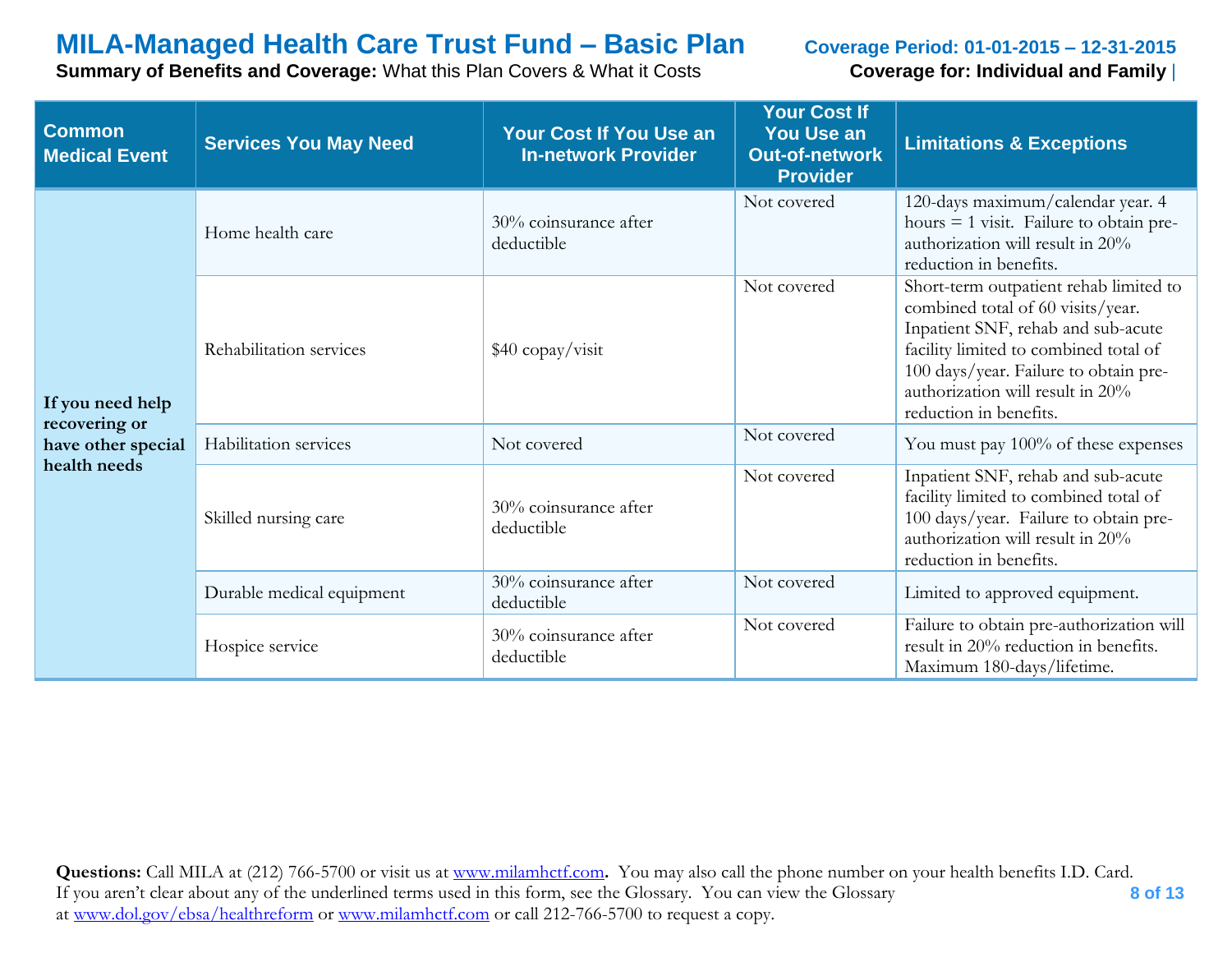**Summary of Benefits and Coverage:** What this Plan Covers & What it Costs **Coverage for: Individual and Family** |

| <b>Common</b><br><b>Medical Event</b> | <b>Services You May Need</b> | <b>Your Cost If You Use an</b><br><b>In-network Provider</b>            | <b>Your Cost If</b><br>You Use an<br><b>Out-of-network</b><br><b>Provider</b>                                 | <b>Limitations &amp; Exceptions</b>                                                                                                                                                                                                                                 |
|---------------------------------------|------------------------------|-------------------------------------------------------------------------|---------------------------------------------------------------------------------------------------------------|---------------------------------------------------------------------------------------------------------------------------------------------------------------------------------------------------------------------------------------------------------------------|
| If your child                         | Eye exam<br>Glasses          | \$10 copay/exam<br>\$15 copay/glasses plus 80% of<br>balance over \$100 | Balances over \$40<br>Frames - No<br>charge up to \$40;<br>Lenses - no charge<br>up to \$25 (single<br>focus) | One exam/12 months (with dilation<br>and refraction as necessary). Out-of-<br>network maximum of \$30 per exam.<br>Frames - one/every 24 months; lenses<br>- one/every 12 months. Out-of-<br>network limit of \$40 for frames and<br>\$25 for single vision lenses. |
| needs dental or<br>eye care           | Dental check-up              | No Charge                                                               | No Charge up to<br>allowable amount                                                                           | Limit 2/year. For out-of-network<br>providers, you are responsible for<br>difference between allowable amount<br>and out-of-network dentist charges.                                                                                                                |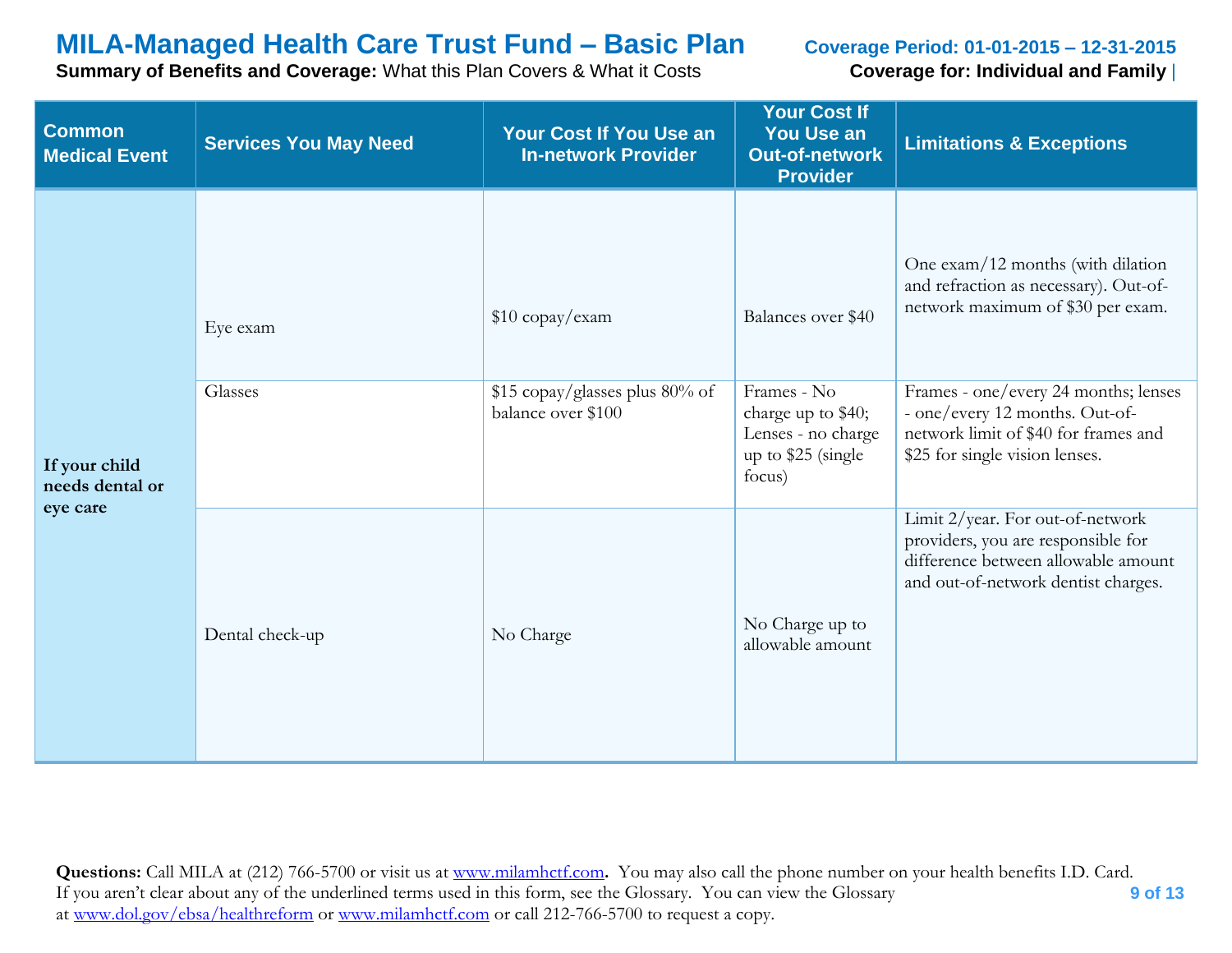**Summary of Benefits and Coverage:** What this Plan Covers & What it Costs **Coverage for: Individual and Family** 

### **Excluded Services & Other Covered Services:**

| Services Your Plan Does NOT Cover (This isn't a complete list. Check your policy or plan document for other excluded services.)                        |                                                                                                                      |                                                                                                                   |  |  |
|--------------------------------------------------------------------------------------------------------------------------------------------------------|----------------------------------------------------------------------------------------------------------------------|-------------------------------------------------------------------------------------------------------------------|--|--|
| • Cosmetic surgery (except for accidental injury<br>or congenital abnormality of dependent child)<br>• Habilitation services<br>$\bullet$ Hearing aids | • Infertility treatment (aids to conception,<br>actual or attempted impregnation or other<br>fertilization expenses) | $\bullet$ Long-term care<br>• Weight loss programs (discounts available<br>through Cigna Healthy Rewards Program) |  |  |

**Other Covered Services (This isn't a complete list. Check your policy or plan document for other covered services and your costs for these services.)**

- Acupuncture (all conditions including acupressure to max of \$80 benefit/visit, innetwork only)
- Bariatric surgery (if medically necessary)
- Chiropractic care (excludes massage therapy;

maximum of 60 visits/year)

- Dental care (Adult) (annual benefit maximum
- \$2,500 and lifetime maximum orthodontia benefit of \$1, 500)
- Non-emergency care when traveling outside the U.S. (limited to residents of US)
- Private-duty nursing (outpatient, 70 visits/year; one visit  $=$  4 hours)
- Routine eye care (Adult) (exams one/12 mos., frames one/24 mos., lenses one/12 mos.)
- Routine foot care (\$1,000 max/calendar year)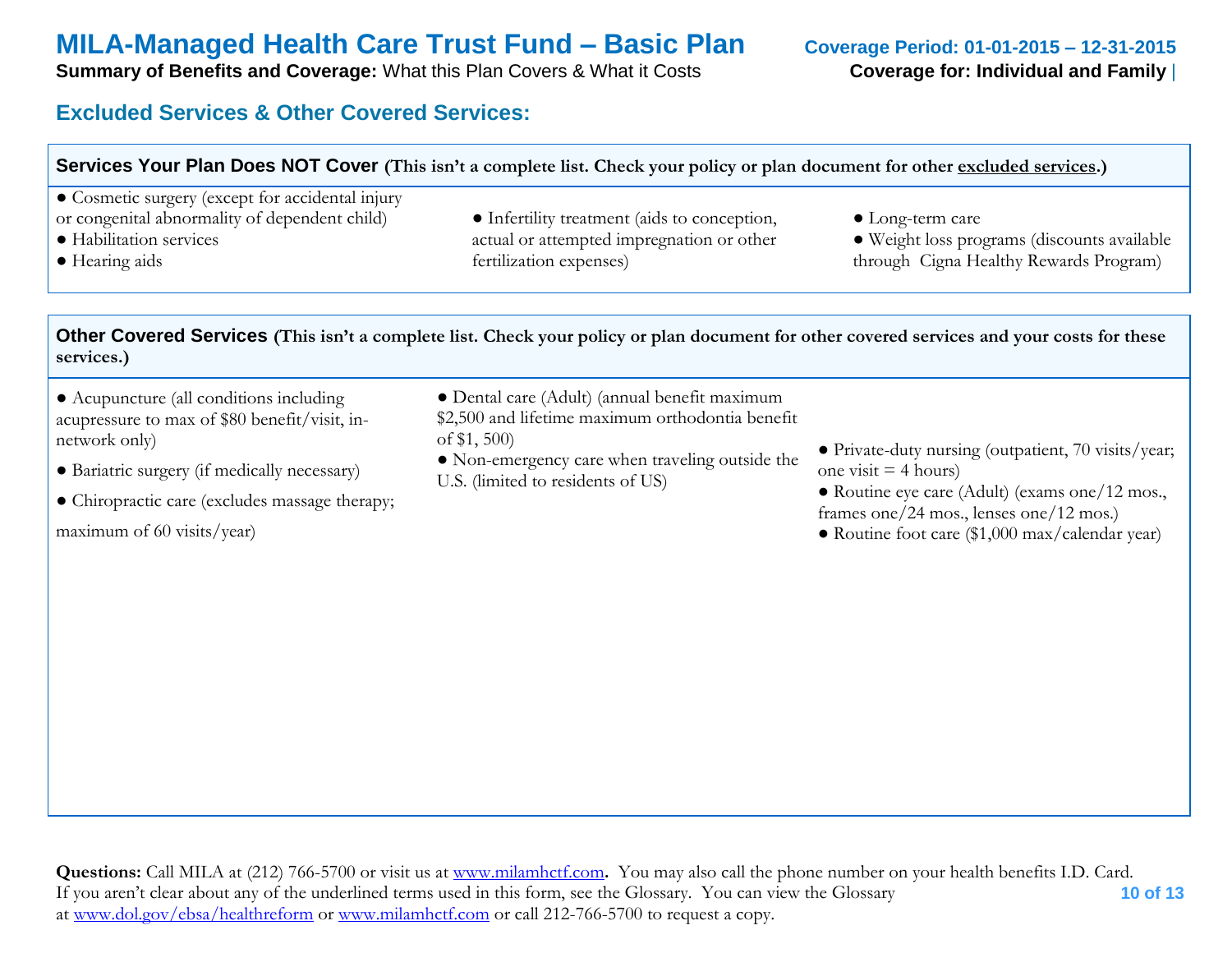**Summary of Benefits and Coverage:** What this Plan Covers & What it Costs **Coverage for: Individual and Family** 

#### **Your Rights to Continue Coverage:**

If you lose coverage under the Plan, then, depending upon the circumstances, Federal and State laws may provide protections that allow you to keep health coverage. Any such rights may be limited in duration and will require you to pay a premium. Other limitations on your rights to continue coverage may also apply.

For more information on your rights to continue coverage, contact the Plan at MILA Managed Healthcare Trust Fund, 111 Broadway, Suite 502, New York, NY 10006-1901; Phone (212) 766-5700. You may also contact your state insurance department, the U.S. Department of Labor, Employee Benefits Security Administration at 1-866-444-EBSA (3272) or www.dol.gov/ebsa/healthreform, or the U.S. Department of Health and Human Services at 1-877- 267-2323, option 4, x61565 or www.cciio.cms.gov.

#### **Your Grievance and Appeals Rights:**

If you lose coverage under the Plan, then, depending upon the circumstances, Federal and State laws may provide protections that allow you to keep health coverage. Any such rights may be limited in duration and will require you to pay a premium. Other limitations on your rights to continue coverage may also apply. For more information on your rights to continue coverage, contact the Plan at MILA Managed Healthcare Trust Fund, 111 Broadway, Suite 502, New York, NY 10006-1901; Phone (212) 766-5700. You may also contact your state insurance department, the U.S. Department of Labor, Employee Benefits Security Administration at 1-866-444-EBSA (3272) or www.dol.gov/ebsa/healthreform, or the U.S. Department of Health and Human Services at 1-877-267-2323, option 4, x61565 or [www.cciio.cms.gov.](http://www.cciio.cms.gov/)

#### **Does this Coverage Provide Minimum Essential Coverage?**

The Affordable Care Act requires most people to have health care coverage that qualifies as "minimum essential coverage." **This plan does provide minimum essential coverage.** 

#### **Does this Coverage Meet the Minimum Value Standard?**

The Affordable Care Act establishes a minimum value standard of benefits of a health plan. The minimum value standard is 60% (actuarial value). **This health coverage does meet the minimum value standard for the benefits it provides.** 

#### **Language Access Services:**

 SPANISH (Español): Para obtener asistencia en Español, llame al 212-766-5700. TAGALOG (Tagalog): Kung kailangan ninyo ang tulong sa Tagalog tumawag sa 212-766-5700. NAVAJO (Dine): Dinek'ehgo shika at'ohwol ninisingo, kwiijigo holne' 212-766-5700. CHINESE (中文): 如果需要中文的帮助,请拨打这个号码 212-766-5700.

–––––––––––––––*To see examples of how this plan might cover costs for a sample medical situation, see the next page.–––––––––––*–––––––––––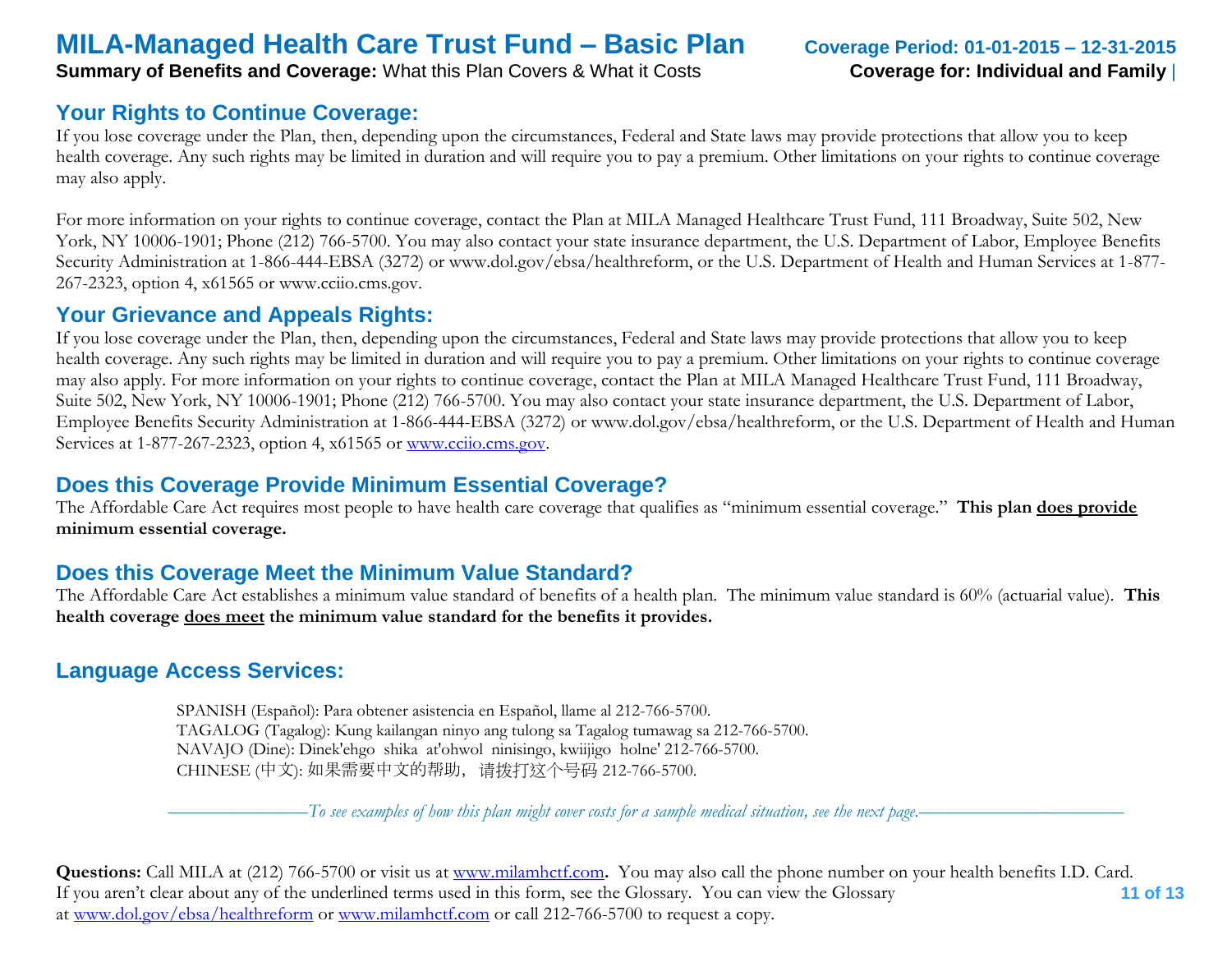**Summary of Benefits and Coverage:** What this Plan Covers & What it Costs **Coverage for: Individual and Family** 

## **About these Coverage Examples:**

These examples show how this plan might cover medical care in given situations. Use these examples to see, in general, how much financial protection a sample patient might get if they are covered under different plans.



**This is not a cost estimator.** 

Don't use these examples to estimate your actual costs under this plan. The actual care you receive will be different from these examples, and the cost of that care will also be different.

See the next page for important information about these examples.

| <b>Having a baby</b> |  |
|----------------------|--|
| (normal delivery)    |  |

- Amount owed to providers: \$7,540
- **Plan pays** \$6,865
- **Patient pays** \$675

#### **Sample care costs:**

| Total                      | \$7,540 |
|----------------------------|---------|
| Vaccines, other preventive | \$40    |
| Radiology                  | \$200   |
| Prescriptions              | \$200   |
| Laboratory tests           | \$500   |
| Anesthesia                 | \$900   |
| Hospital charges (baby)    | \$900   |
| Routine obstetric care     | \$2,100 |
| Hospital charges (mother)  | \$2,700 |
|                            |         |

#### **Patient pays:**

| \$400 |
|-------|
| \$35  |
| \$90  |
| \$150 |
| \$675 |
|       |

### **Managing type 2 diabetes** (routine maintenance of

a well-controlled condition)

- **Amount owed to providers: \$5,400**
- **Plan pays** \$4,110
- **Patient pays** \$1,290

#### **Sample care costs:**

| Prescriptions                  | \$2,900 |
|--------------------------------|---------|
| Medical Equipment and Supplies | \$1,300 |
| Office Visits and Procedures   | \$700   |
| Education                      | \$300   |
| Laboratory tests               | \$100   |
| Vaccines, other preventive     | \$100   |
| Total                          | \$5,400 |

#### **Patient pays:**

| Deductibles          | \$400   |
|----------------------|---------|
| Copays               | \$510   |
| Coinsurance          | \$300   |
| Limits or exclusions | \$80    |
| Total                | \$1,290 |
|                      |         |

**NOTE: The Coverage Examples are based on treatment which the government assumes the average patient will require. The costs which a MILA participant will pay will depend upon the actual treatment he or she receives.**